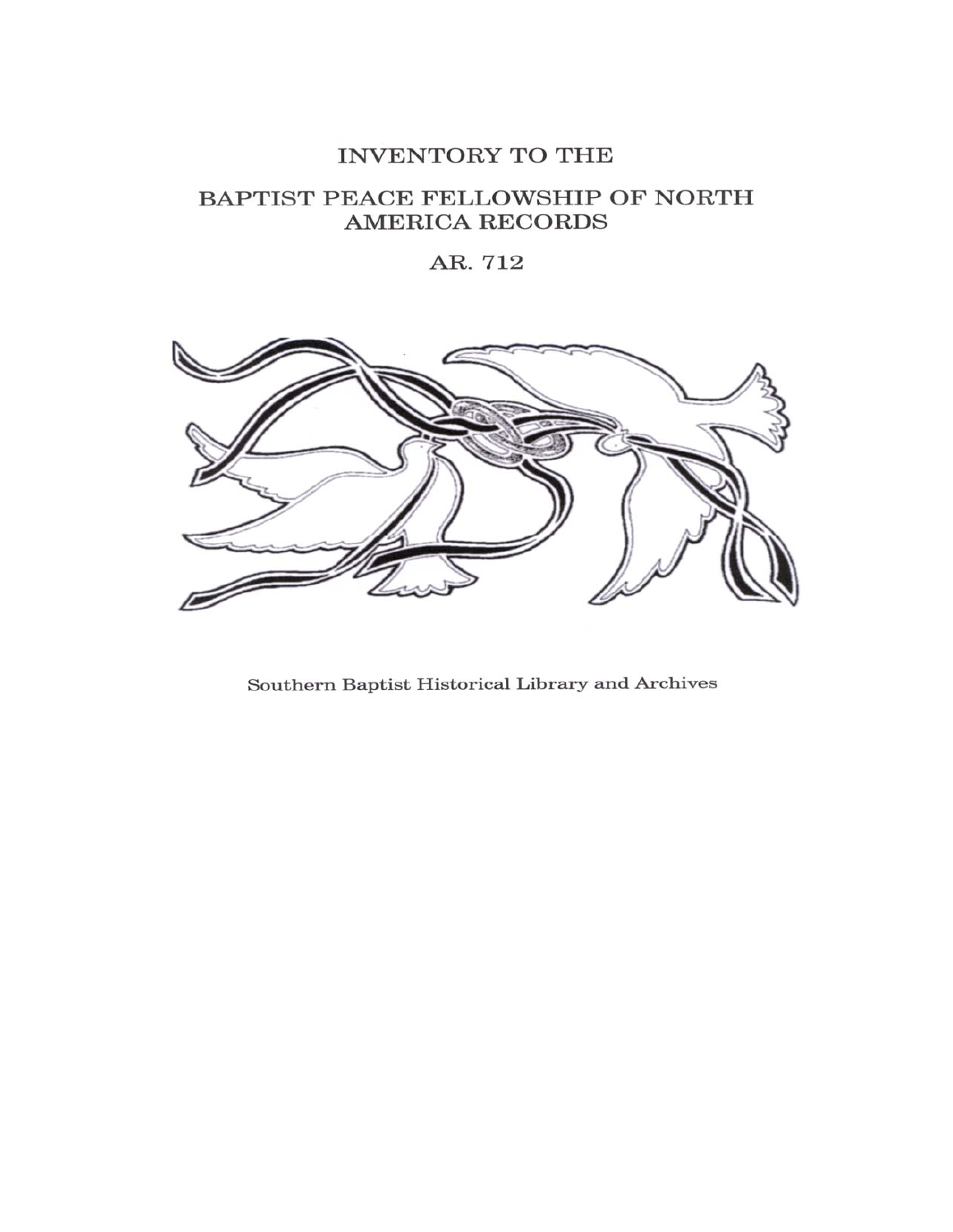# **BAPTIST PEACE FELLOWSHIP OF NORTH AMERICA**

# **RECORDS, AR. 712**

#### **Summary**

Main Entry: Baptist Peace Fellowship of North America Records.

Date Span: 1940 - 1998

#### Abstract:

The records include correspondence of the officers and executive director, articles and addresses on peace issues, brochures, flyers, programs, posters, newspaper clippings, annual reports, financial reports, membership lists, minutes, newsletters, press releases, and publications. The most recent files deal with conferences, the Persian Gulf War, Martin Luther King, racial reconciliation, and other peace issues. The majority of the records cover the period from 1962 to 1998.

Size: 7.5 linear ft.

Collection #: AR 712

#### **Historical Sketch**

The Baptist Peace Fellowship of North America began in the early days of the Second World War. By reading the Scriptures, a group of American Baptists became convicted that the New Testament forbade them to take up arms or to kill. They formed a fellowship of mutual support and encouragement. Later, with the advent of nuclear weapons and Cold War tensions, many others who were not pacifists joined the group out of a common concern to bear witness against the escalation of violence.

In 1979, a group from the Deer Park Baptist Church, a Southern Baptist congregation in Louisville, Kentucky, began meeting to discuss and pray about the need for a stronger witness for peace within the Southern Baptist Convention. The following year, a magazine, the Baptist Peacemaker - a free quarterly tabloid - was born out of that dialogue.

Peacemakers of both the American and Southern Baptist Conventions joined to visit Baptist brothers and sisters in the Soviet Union in 1983. Organized by the Baptist Peace Fellowship, the 50 member delegation wanted to affirm its common faith and Christian love. They returned to the U.S. more convinced than ever of the need to "pursue this testimony of our common Lord." In August of that year, some of the tour members met in Washington, DC, with the leaders of the Baptist Peace Fellowship. At that meeting, the idea of forming a Baptist peacemaking organization - representing Baptists of all North American traditions - was first explored.

March 30 - 31, 1984, representatives from the Baptist Peace Fellowship, the Baptist Peacemaker, local Baptist peacemaker groups, as well as other concerned pastors and lay people, met at Deer Park Church. The group formed and organized the Baptist Peace Fellowship of North America. The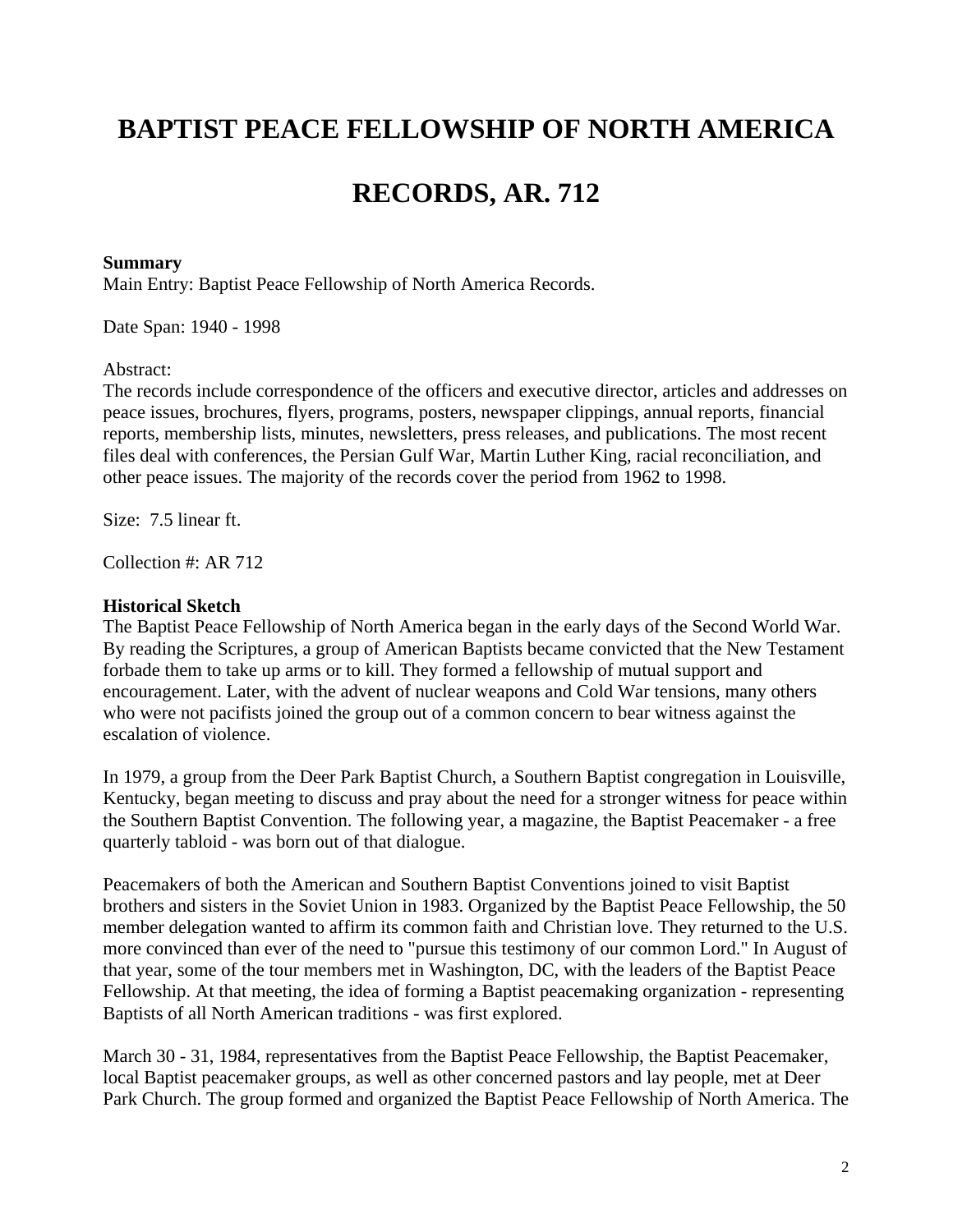purpose of the organization is outlined in its promotional brochure. "The purpose of the Baptist Peace Fellowship of North America is to unite and enable Baptist Christians to make peace in a warring world. We are called by God to witness to the Gospel of Peace. This calling is rooted in our faith in Jesus Christ, who is our Peace, in whom God is reconciling the world, and through whom God calls us to the ministry of peacemaking. Peace is not only our goal, but our means. The foundation of Peace is Justice. The force of Peace is Love."

Offices for the Baptist Peace Fellowship of North America were originally located in Memphis, Tennessee, and in 1995 moved to Lake Junaluska, North Carolina. In 1984, the Fellowship appointed Ken Sehested as the first executive director.

#### **Scope and Content Note**

The records of the Fellowship consist of 7 and 1/2 linear feet of material. Most of the records date from early 1962 to 1998, but the collection does include the Peace Breakfast program at the Northern Baptist Convention in 1940. The records include correspondence of the officers and executive director, articles and addresses on peace issues, brochures, flyers, programs, posters, newspaper clippings, annual reports, financial reports, membership lists, minutes, newsletters, press releases, and publications. Frequent correspondents in the papers from the early years of the collection are: Beverly Donald, James R. Lynch, Donna Reddy, Lillian Robertson, Donald Powers Smith, and Olive Tiller. Frequent correspondents in later years include: Henlee Barnette, Daniel L. But try, John Claypool, Luis Collazo, Paul Dakar, Marie Dennis, Isabel Doc, James Dunn, Ingrid Dvirnak, Paul Hayes, Augie Hillis, Glenn Hinson, Denton Lotz, Jim and Kathy McGinnis, Joe Phelps, Charles Shawver, Glenn Harold Stassen, John Sundquist, and Paula Womack.

The collection includes reactions to the Persian Gulf War and the response of Baptists to the conflict. Also included is information on racial reconciliation, Nicaraguan Baptists, Cuban Baptists, and nuclear weapons testing. The last box of the collection contains limited artifacts and memorabilia (mostly buttons, mugs, sweat shirts and T-shirts) and copies of the Baptist Peacemaker and Peace Work. Copies of Baptist Peacemaker and Peace Work are also located in the periodical collection.

The material in the collection relates to conferences, friendship tours, newsletter production, fund raising, and the issue of peace. The records include writings and reports by the executive director and clippings related to him. The collection is arranged in alphabetical order by folder title. The records are in good condition and have been transferred to acid-free folders. The collection includes some photocopied material. The records were originally deposited in the Southern Baptist Historical Library and Archives in 1989 by the Fellowship. Additions to the collection have been received since that time and are expected in the future.

#### **Arrangement**

The collection is arranged in alphabetical order by folder title

## **Provenance**

Deposited in the Southern Baptist Historical Library and Archives by the Baptist Peace Fellowship of North America beginning in 1989.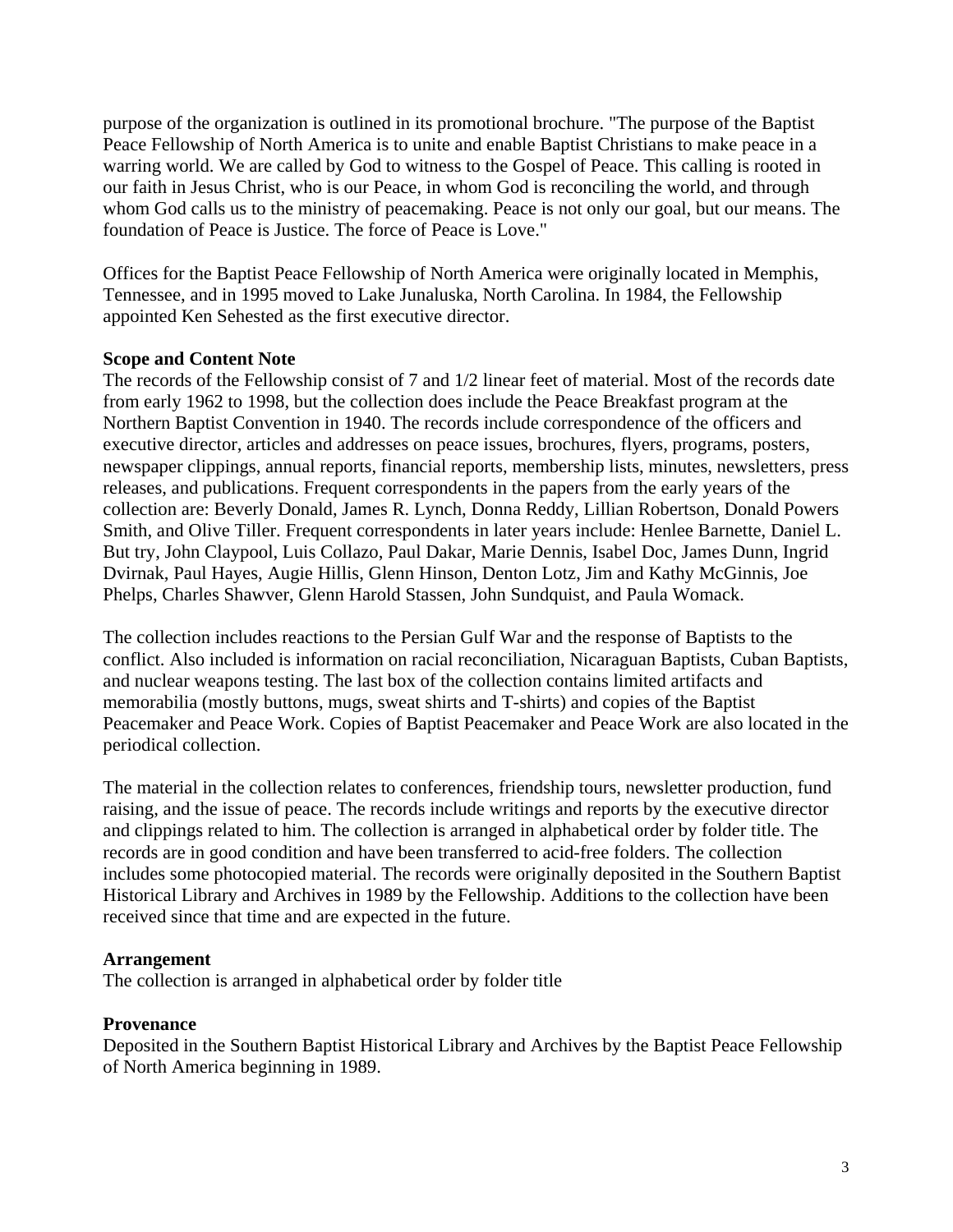#### **Preferred Citation**

The Baptist Peace Fellowship of North America Records, Southern Baptist Historical Library and Archives, Nashville, Tennessee.

#### **Access Restrictions**

None

### **Subject Terms**

Tiller, Olive M. (Olive Marie), 1920 – Correspondence. Robertson, Lillian – Correspondence Lynch, James R. – Correspondence Reddy, Dona – Correspondence Sehested, Kenneth L. Smith, Donald Powers – Correspondence Barnette, Henlee – Correspondence Buttry, Daniel L. – Correspondence Claypool, John – Correspondence Hinson, Glenn – Correspondence Stassen, Glenn – Correspondence Womack, Paula – Correspondence Religion and peace Peace – Religious aspects – Baptists Pacifism Baptists – North America Baptists – Societies, etc. Peace – Societies, etc. Persian Gulf War, 1991 – Religious aspects

#### **Related Materials**

Dekar, Paul R. Collection, SBHLA # AR840 "Peacework" – Periodical published by Baptist Peace Fellowship of North America, 1981 - 2007

## **Folder Listings**

- 1.1 American Baptist Convention, 1965
- 1.2 American Baptist Convention Positions taken on peace issues
- 1.3 American Baptist Peace Action Task Force
- 1.4 American Baptist Peace Conference, 1976
- 1.5 Articles, Addresses, Etc.
- 1.6 Brochures/Flyers Baptist Peace Fellowship
- 1.7 Bryant, Alice Franklin
- 1.8 Buttons
- 1.9 Church Peace Mission, 1965 (Newsletter)
- 1.10 Clippings, 1984 1987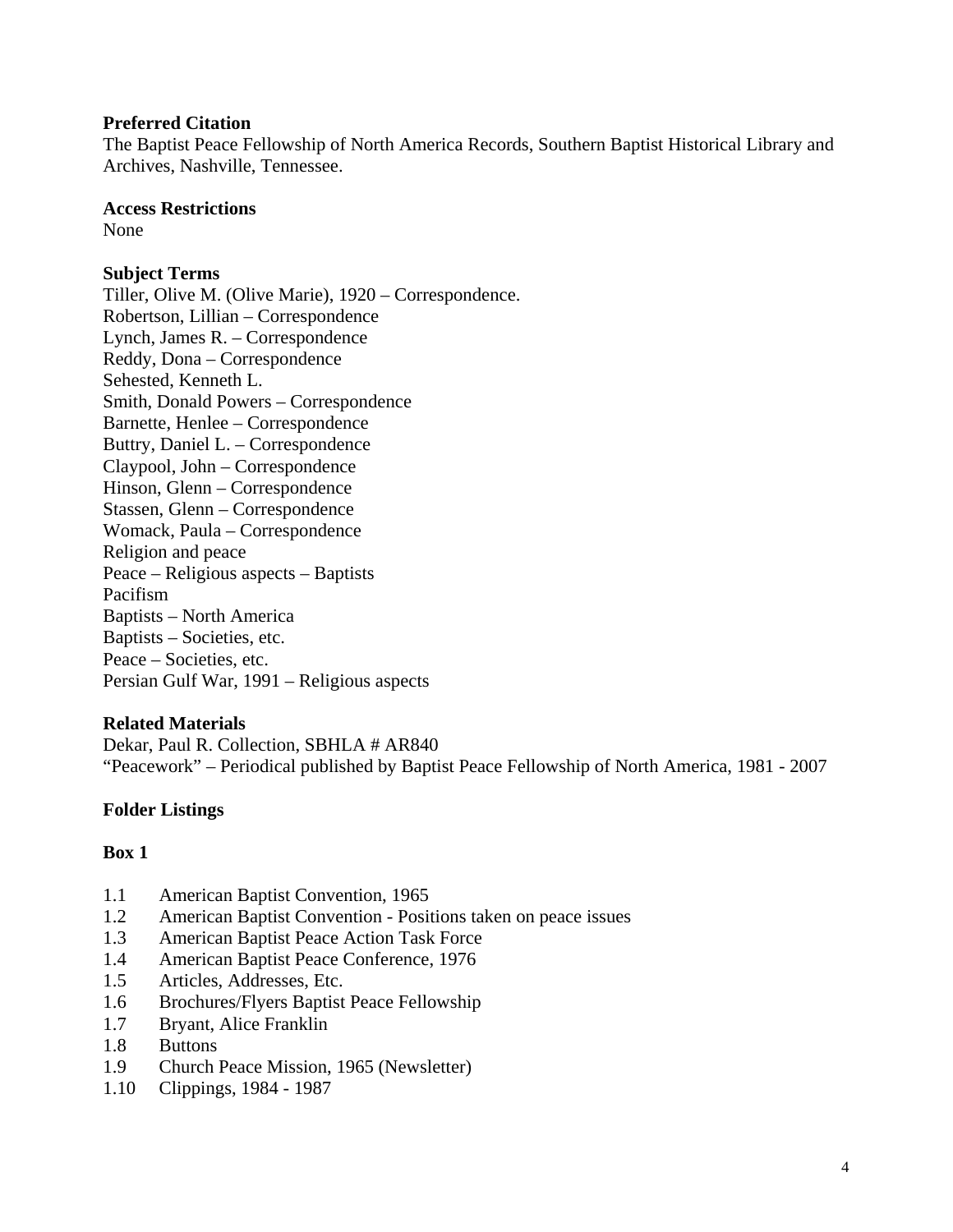- 1.11 Conference Programs BPFNA, 1986 1989
- 1.12 Correspondence, 1963 1965
- 1.13 Correspondence, 1971 1976
- 1.14 Correspondence, 1977 1979
- 1.15 Correspondence, 1980
- 1.16 Correspondence, 1981 1984
- 1.17 Correspondence Dues, Membership, 1968 1971
- 1.18 Correspondence Dues, Membership, 1972 1974
- 1.19 Correspondence Dues, Membership, 1975 1983
- 1.20 Director's Report and Financial Statement, 1984 1989
- 1.21 Essay Contest Correspondence and Essays, 1980 1981
- 1.22 Fellowship of Reconciliation
- 1.23 Financial Reports, 1962 1981 (Scattered)
- 1.24 General Membership Letters, 1985 1989 (BPFNA)
- 1.25 King, Martin Luther Resource Material
- 1.26 Membership
- 1.27 Membership Lists
- 1.28 Minutes, 1964 1983 (Scattered)
- 1.29 Nicaragua Baptists
- 1.30 Newsletters, 1970, 1972, 1974
- 1.31 Notices, Flyers, Programs
- 1.32 Officers
- 1.33 Peace and Friendship Tours
- 1.34 Peace Breakfast Program, 1940
- 1.35 Peace Prize
- 1.36 Plowshare, 1975, 1977
- 1.37 Policies, Procedures, Agreements
- 1.38 Posters
- 1.39 Press Releases, 1983 1989
- 1.40 Publications (Other Peace Organizations)
- 1.41 Purpose/History
- 1.42 "Seek Peace and Pursue It" Proceedings from the 1988 International Baptist Peace Conference, August 3 - 7, 1988
- 1.43 Sehested, Ken "Baptist Peacemakers in North America: A Story, a Strategy, and a Theology." Faith and Mission, fall, 1986
- 1.44 Sehested, Ken "Recipe for Peacemaking"
- 1.45 Tennessee Baptist Peace and Justice Fellowship

- 2.1 Applications (pen pals)
- 2.2 Booklet Williamson, George -"Who is God in the Heat of War in the Hope of Peace?"
- 2.3 Brochures, Flyers, etc.
- 2.4 Brochures, Flyers, etc., 1995 1998
- 2.5 Conference Papers, 1991 Summer Conferences
- 2.6 Conference Papers, 1992 Summer Conferences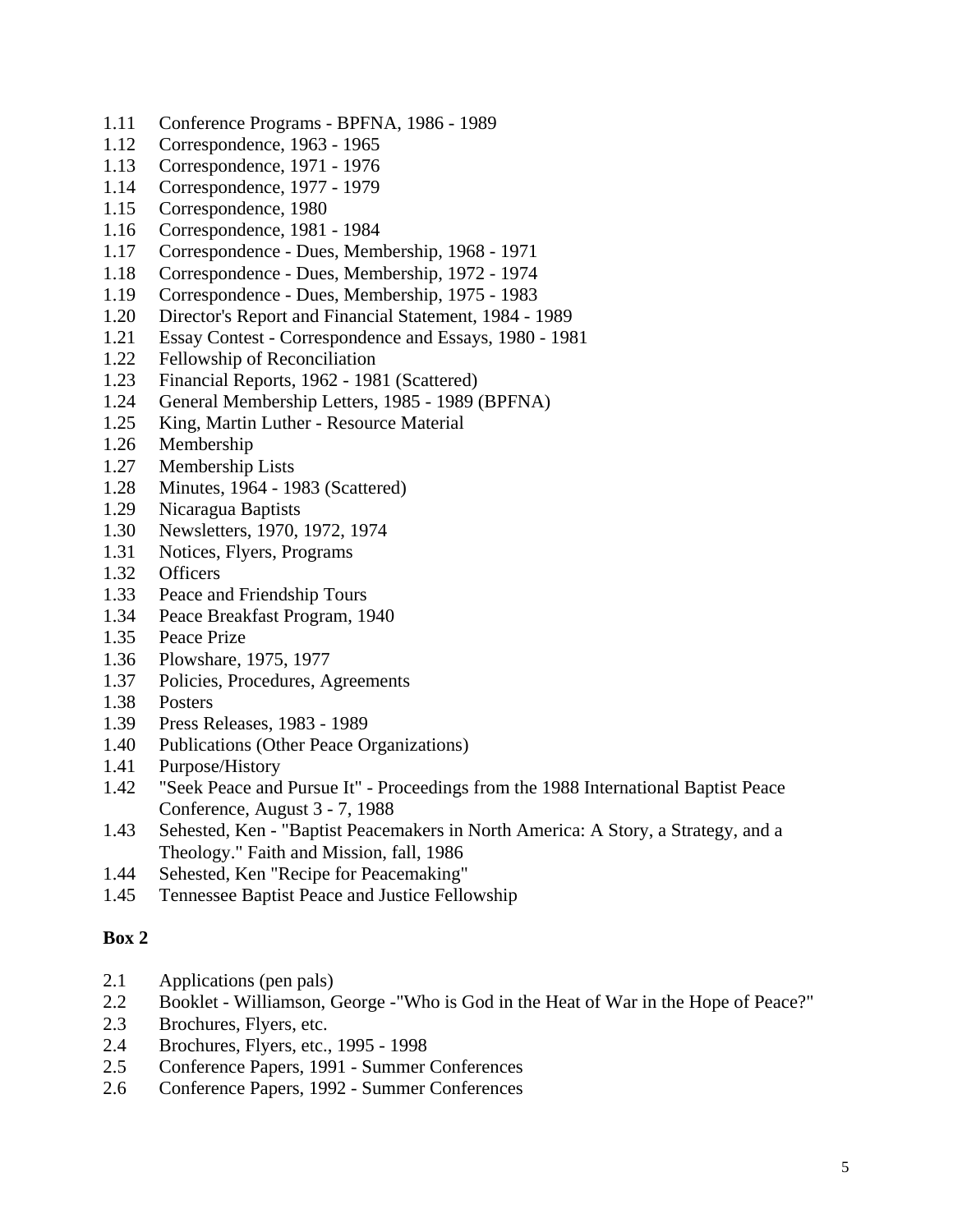- 2.7 Conference Papers, 1994 Summer Conferences
- 2.8 Conferences and Meetings
- 2.9 Congressional Directory and Action Guide, 1993
- 2.10 Contribution Letters, August, 1995; July, 1998
- 2.11 Correspondence, January February, 1984
- 2.12 Correspondence, March May, 1984
- 2.13 Correspondence, June August, 1984
- 2.14 Correspondence, September October, 1984
- 2.15 Correspondence, November December, 1984
- 2.16 Correspondence, Sent, 1984
- 2.17 Correspondence, January, 1985
- 2.18 Correspondence, February, 1985
- 2.19 Correspondence, March, 1985
- 2.20 Correspondence, April, 1985
- 2.21 Correspondence, May, 1985
- 2.22 Correspondence, June, 1985
- 2.23 Correspondence, July August, 1985
- 2.24 Correspondence, September, 1985
- 2.25 Correspondence, October, 1985
- 2.26 Correspondence, November December, 1985
- 2.27 Correspondence, (Sent) -1985
- 2.28 Correspondence, January February, 1986
- 2.29 Correspondence, March, 1986
- 2.30 Correspondence, April, 1986
- 2.31 Correspondence, May, 1986
- 2.32 Correspondence, June, 1986
- 2.33 Correspondence, July, 1986
- 2.34 Correspondence, August, 1986
- 2.35 Correspondence, September, 1986
- 2.36 Correspondence, October, 1986
- 2.37 Correspondence, November, 1986
- 2.38 Correspondence, December, 1986
- 2.39 Correspondence, (Sent), 1986
- 2.40 Correspondence, January, 1987
- 2.41 Correspondence, February, 1987
- 2.42 Correspondence, March, 1987
- 2.43 Correspondence, April, 1987
- 2.44 Correspondence, May, 1987
- 2.45 Correspondence, June, 1987
- 2.46 Correspondence, July, 1987
- 2.47 Correspondence, August, 1987
- 2.48 Correspondence, September, 1987
- 2.49 Correspondence, October, 1987
- 2.50 Correspondence, November December, 1987
- 2.51 Correspondence, (Sent), 1987
- 2.52 Correspondence, January, 1988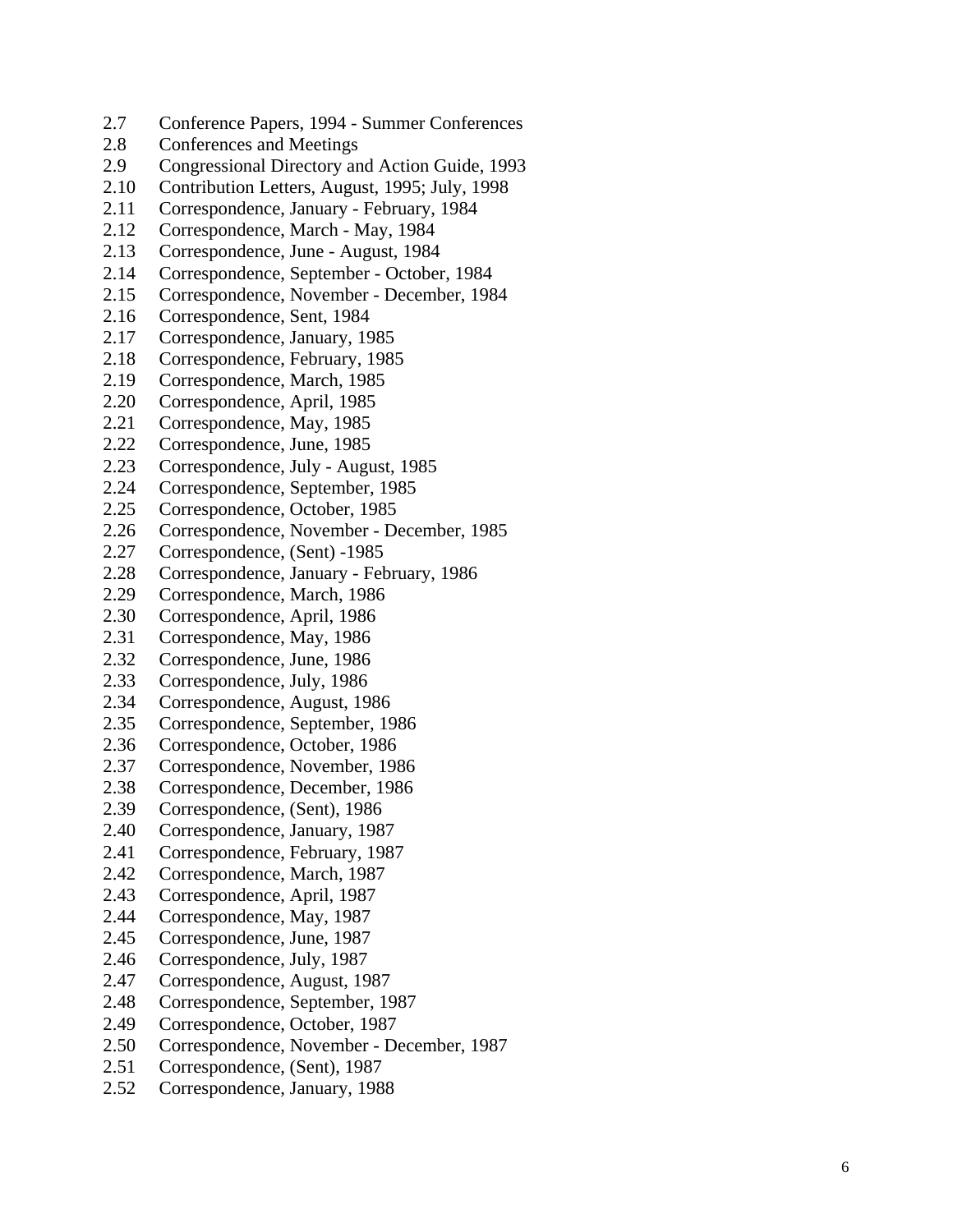#### **Box 3**

- 3.1 Correspondence, February, 1988
- 3.2 Correspondence, March, 1988
- 3.3 Correspondence, April, 1988
- 3.4 Correspondence, May, 1988
- 3.5 Correspondence, June, 1988
- 3.6 Correspondence, July, 1988
- 3.7 Correspondence, August, 1988
- 3.8 Correspondence, September, 1988
- 3.9 Correspondence, October, 1988
- 3.10 Correspondence, November, 1988
- 3.11 Correspondence, December, 1988
- 3.12 Correspondence, January, 1989
- 3.13 Correspondence, February, 1989
- 3.14 Correspondence, March, 1989
- 3.15 Correspondence, April, 1989
- 3.16 Correspondence, May, 1989
- 3.17 Correspondence, June, 1989
- 3.18 Correspondence, July, 1989
- 3.19 Correspondence, August, 1989
- 3.20 Correspondence, September, 1989
- 3.21 Correspondence, October, 1989
- 3.22 Correspondence, November, 1989
- 3.23 Correspondence, December, 1989
- 3.24 Correspondence, Sent, 1989
- 3.25 Correspondence, January, 1990
- 3.26 Correspondence, February, 1990
- 3.27 Correspondence, March, 1990
- 3.28 Correspondence, April, 1990
- 3.29 Correspondence, May, 1990
- 3.30 Correspondence, June, 1990
- 3.31 Correspondence, July, 1990
- 3.32 Correspondence, August, 1990
- 3.33 Correspondence, September, 1990
- 3.34 Correspondence, October, 1990
- 3.35 Correspondence, November, 1990
- 3.36 Correspondence, December, 1990
- 3.37 Correspondence, January, 1991- Persian Gulf War
- 3.38 Correspondence, February, 1991- Persian Gulf War

- 4.1 Correspondence, March, 1991- Persian Gulf War
- 4.2 Correspondence, April, 1991
- 4.3 Correspondence, May, 1991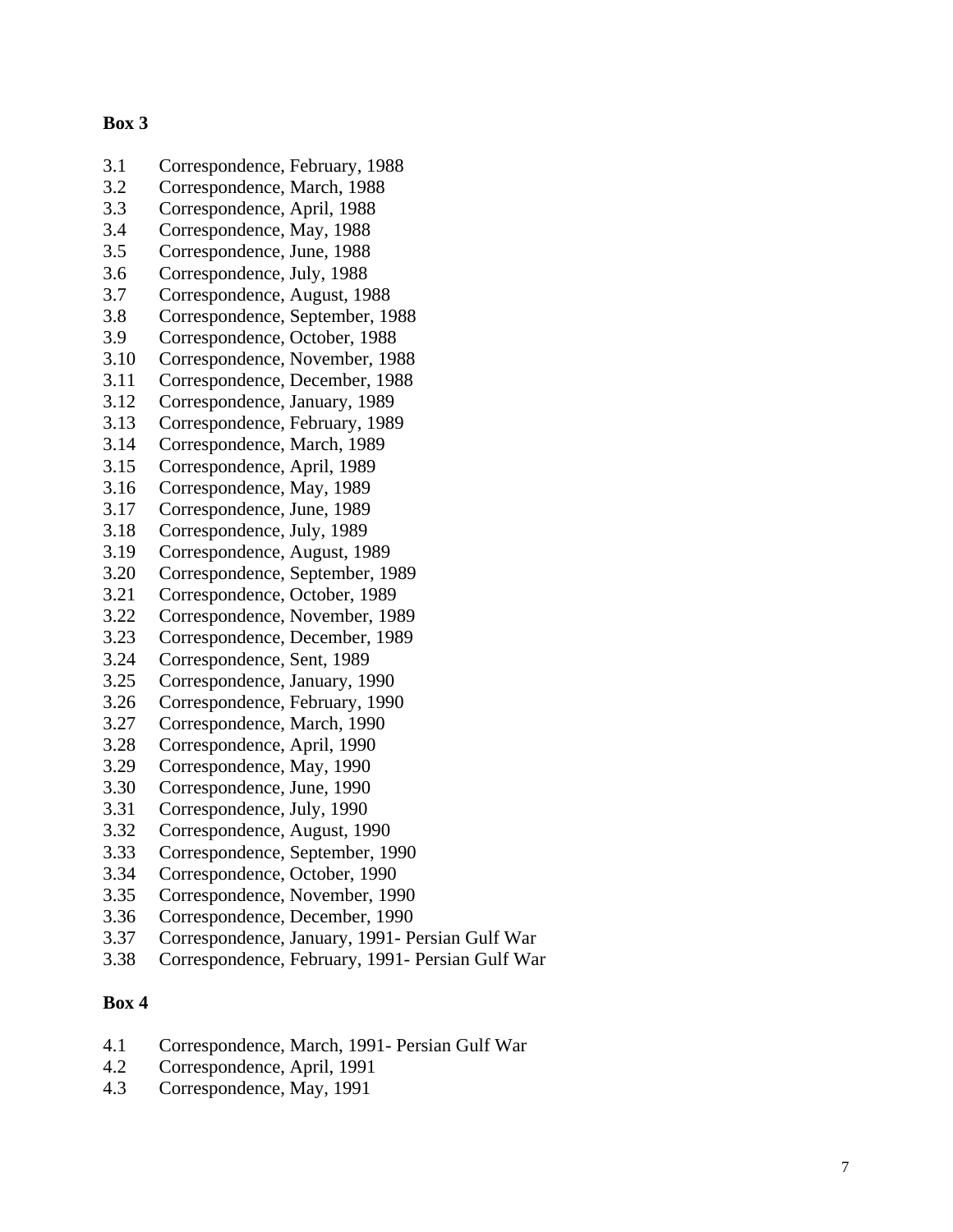- 4.4 Correspondence, June, 1991
- 4.5 Correspondence, July, 1991
- 4.6 Correspondence, August, 1991
- 4.7 Correspondence, September, 1991
- 4.8 Correspondence, October, 1991
- 4.9 Correspondence, November, 1991
- 4.10 Correspondence, December, 1991
- 4.11 Correspondence, (Sent), 1991
- 4.12 Correspondence, January, 1992
- 4.13 Correspondence, February, 1992
- 4.14 Correspondence, March, 1992
- 4.15 Correspondence, April, 1992
- 4.16 Correspondence, May, 1992
- 4.17 Correspondence, June July, 1992
- 4.18 Correspondence, August, 1992
- 4.19 Correspondence, September, 1992
- 4.20 Correspondence, October, 1992
- 4.21 Correspondence, November, 1992
- 4.22 Correspondence, December, 1992
- 4.23 Correspondence, (Sent), 1992
- 4.24 Correspondence, January, 1993
- 4.25 Correspondence, February, 1993
- 4.26 Correspondence, March, 1993
- 4.27 Correspondence, April, 1993
- 4.28 Correspondence, May, 1993
- 4.29 Correspondence, June, 1993
- 4.30 Correspondence, July, 1993
- 4.31 Correspondence, August, 1993
- 4.32 Correspondence, September, 1993
- 4.33 Correspondence, October, 1993
- 4.34 Correspondence, November, 1993
- 4.35 Correspondence, December, 1993

- 5.1 Correspondence, January, 1994
- 5.2 Correspondence, February, 1994
- 5.3 Correspondence, March, 1994
- 5.4 Correspondence, April, 1994
- 5.5 Correspondence, May, 1994
- 5.6 Correspondence, June, 1994
- 5.7 Correspondence, July, 1994
- 5.8 Correspondence, August, 1994
- 5.9 Correspondence, September, 1994
- 5.10 Correspondence, October, 1994
- 5.11 Correspondence, November, 1994